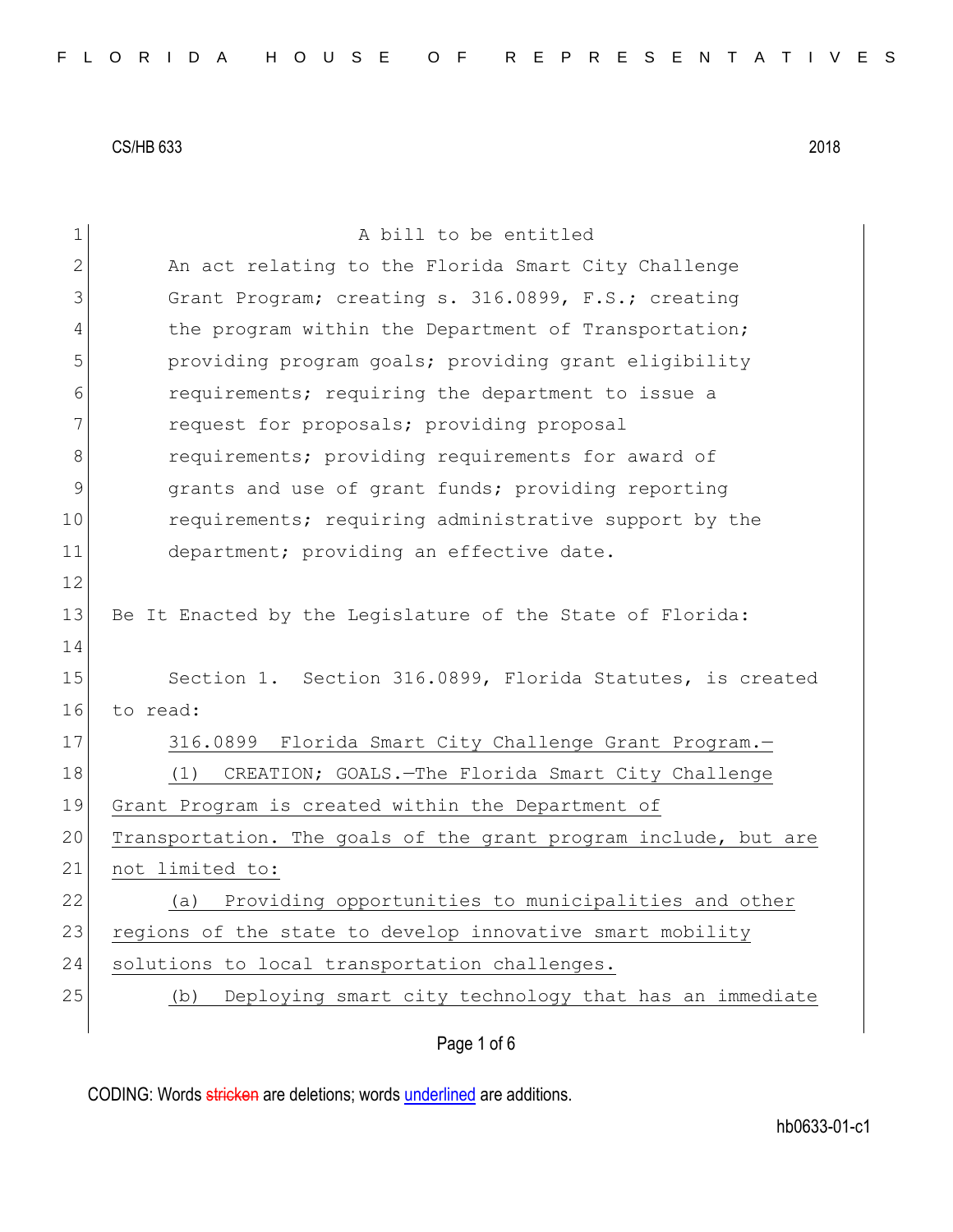| 26 | impact on the safe and efficient movement of people and goods   |
|----|-----------------------------------------------------------------|
| 27 | within municipalities and other regions of the state.           |
| 28 | Advancing autonomous, connected, and electric vehicle<br>(C)    |
| 29 | readiness and deployment throughout the state.                  |
| 30 | Providing enhanced education and workforce development<br>(d)   |
| 31 | opportunities by deploying emerging technologies that support   |
| 32 | the state's future workforce.                                   |
| 33 | (e) Meeting the mobility needs of residents of this state,      |
| 34 | particularly transportation disadvantaged persons as defined in |
| 35 | s. 427.011, by increasing access to and convenience of          |
| 36 | transportation within municipalities and other regions of the   |
| 37 | state.                                                          |
| 38 | Facilitating the efficient movement of freight within<br>(f)    |
| 39 | the state, especially in and around airports and seaports.      |
| 40 | Supporting the reduction or elimination of fossil fuel<br>(q)   |
| 41 | consumption by relying on renewable energy sources and electric |
| 42 | technologies.                                                   |
| 43 | Creating a smart mobility demonstration community in<br>(h)     |
| 44 | the state that serves as a model for municipalities and other   |
| 45 | regions nationwide.                                             |
| 46 | (2) ELIGIBILITY REQUIREMENTS.-                                  |
| 47 | The following entities may apply to the Department of<br>(a)    |
| 48 | Transportation for a grant to fund projects under the Florida   |
| 49 | Smart City Challenge Grant Program:                             |
| 50 | A state, county, municipal, regional, or other agency<br>1.     |
|    | Page 2 of 6                                                     |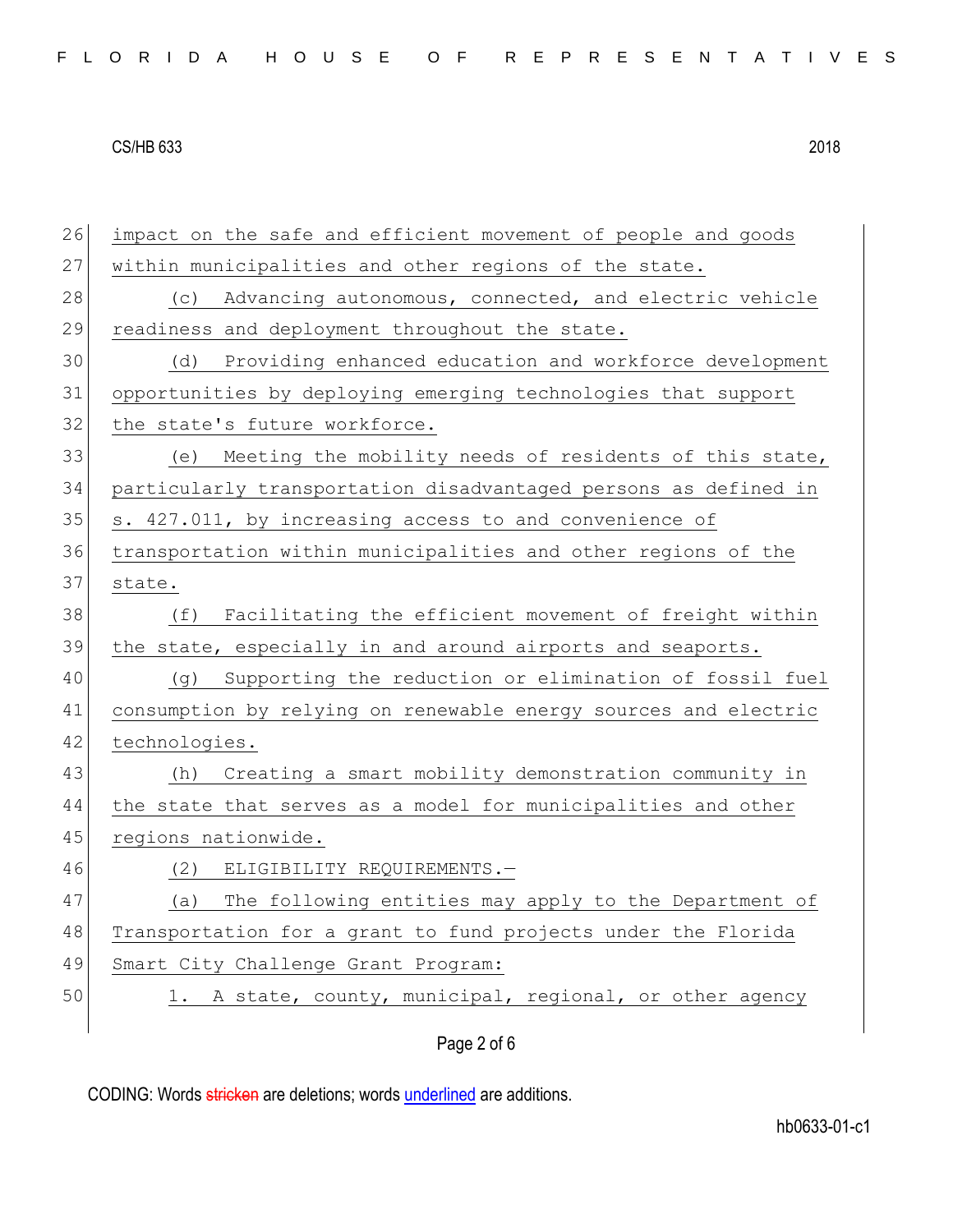Page 3 of 6 51 that is responsible for the movement of persons, goods, or 52 services within a defined geographical region, including an 53 entity created pursuant to chapter 343, chapter 348, or chapter 54 349. 55 2. A metropolitan planning organization or transportation 56 planning organization. Each entity responsible for deploying or 57 operating the project on behalf of a metropolitan planning 58 organization or transportation planning organization must submit 59 a letter to the department detailing its commitment to the 60 implementation, operation, and maintenance of the project. 61 3. A state university. 62 (b) An applicant for a Florida Smart City Challenge Grant 63 must have in place a plan or framework for the implementation of 64 the proposed project in at least one of the following 65 categories: 66 1. Autonomous vehicle deployment or demonstration. 67 2. Connected vehicle technology deployment. 68 3. Shared mobility services innovation and deployment. 69 4. Acceleration of the use of plug-in electric vehicles 70 and electric charging infrastructure. 71 (3) PROPOSALS.—By September 1, 2018, the Department of 72 Transportation shall issue a request for proposals for the award 73 of a Florida Smart City Challenge Grant. Each proposal submitted 74 to the department must include: 75 (a) A statement by the applicant certifying that the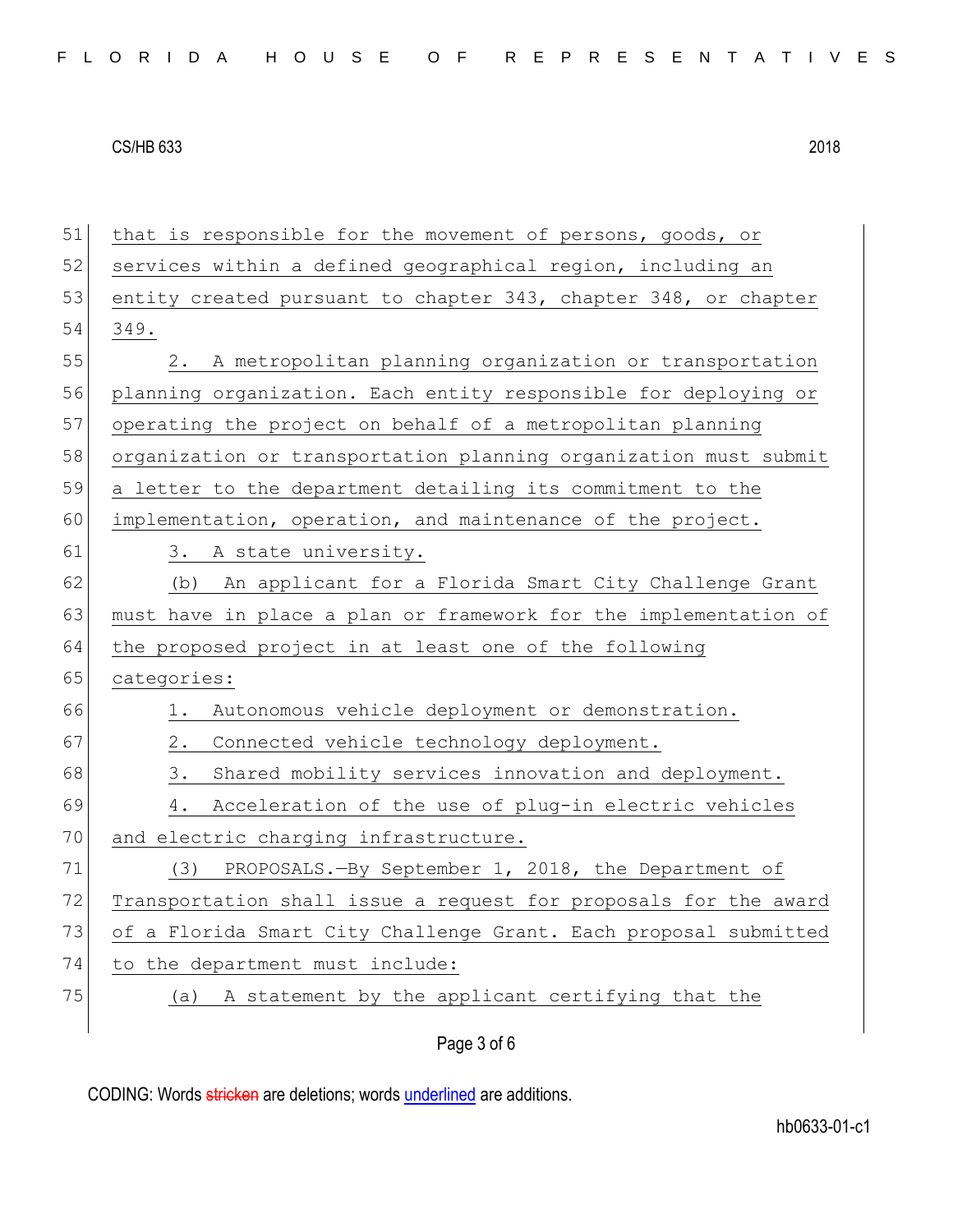76 project will be implemented and operational within 2 years after 77 receipt of the grant. 78 (b) A plan for fulfilling documentation requirements under 79 the department's Statewide Systems Engineering Management Plan 80 within such 2-year period. 81 (c) A description of how operation and maintenance costs 82 for the project will be funded in order to ensure that the 83 department's investment in the project is sustained. 84 (d) A plan for evaluation of the project and the methods 85 by which such evaluation will be shared with residents of the 86 area served by the project. 87 (e) The procedure for integrating the project's 88 transportation-related data into the department's Data 89 Integration and Video Aggregation System. 90 (4) AWARD OF GRANTS. The Department of Transportation may 91 award a Florida Smart City Challenge Grant to a maximum of three 92 recipients. Each award may not exceed \$6 million. The department 93 shall distribute the award to each recipient by January 1, 2019. 94 (a) The grant may fund up to 50 percent of project costs. 95 Grant funds must be used exclusively for costs associated with 96 implementation of the project and may not be used for costs 97 associated with operation, maintenance, or evaluation of the 98 project. 99 (b) In selecting grant recipients, the department shall 100 give priority to those proposals that demonstrate the

Page 4 of 6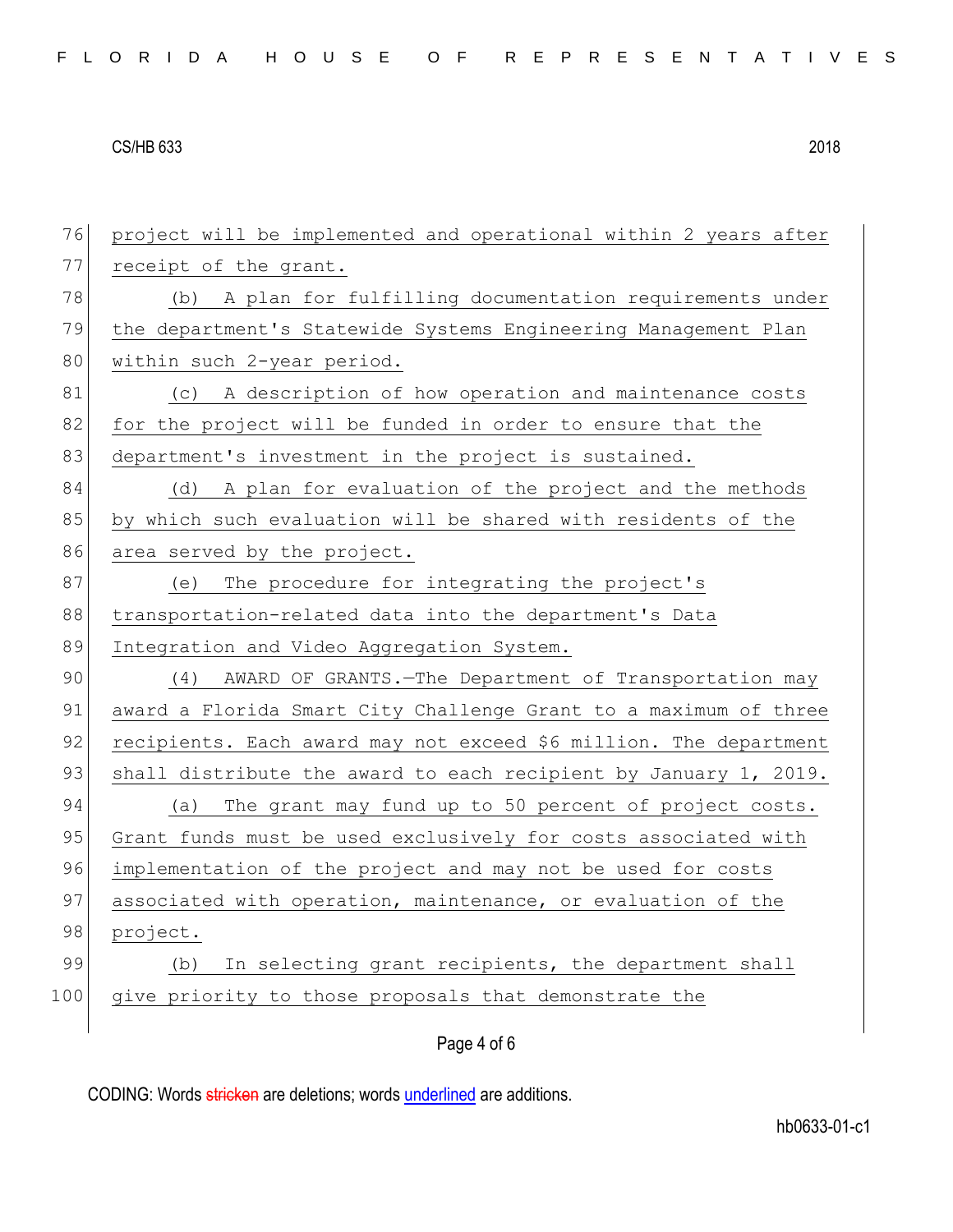101 availability of matching funds from partner organizations to 102 fund the remaining 50 percent of project costs and that include 103 a plan for documenting the acquisition and expenditure of such 104 matching funds. For purposes of this paragraph, "matching funds" 105 includes in-kind services, goods, equipment, or other noncash 106 contributions calculated at fair market value. 107 1. The department shall give further priority to those 108 proposals that include matching funds from private-sector 109 partner organizations; however, local public funds may also be 110 used. 111 2. Matching funds may be used for costs associated with 112 operation, maintenance, and evaluation of the project. 113 3. A grant recipient that receives matching funds must 114 document the contribution of such funds in a quarterly report 115 that details the manner in which the value of such contribution 116 is calculated. 117 (5) REPORTING REQUIREMENTS.-118 (a) Each recipient of a Florida Smart City Challenge Grant 119 must submit a quarterly report to the Department of 120 Transportation regarding the development, implementation, and 121 operation of the project. Such report must include information 122 documented pursuant to subparagraph (4)(b)3. 123 (b) The Department of Transportation must submit a 124 quarterly report to the President of the Senate and the Speaker 125 of the House of Representatives regarding the overall status of

# Page 5 of 6